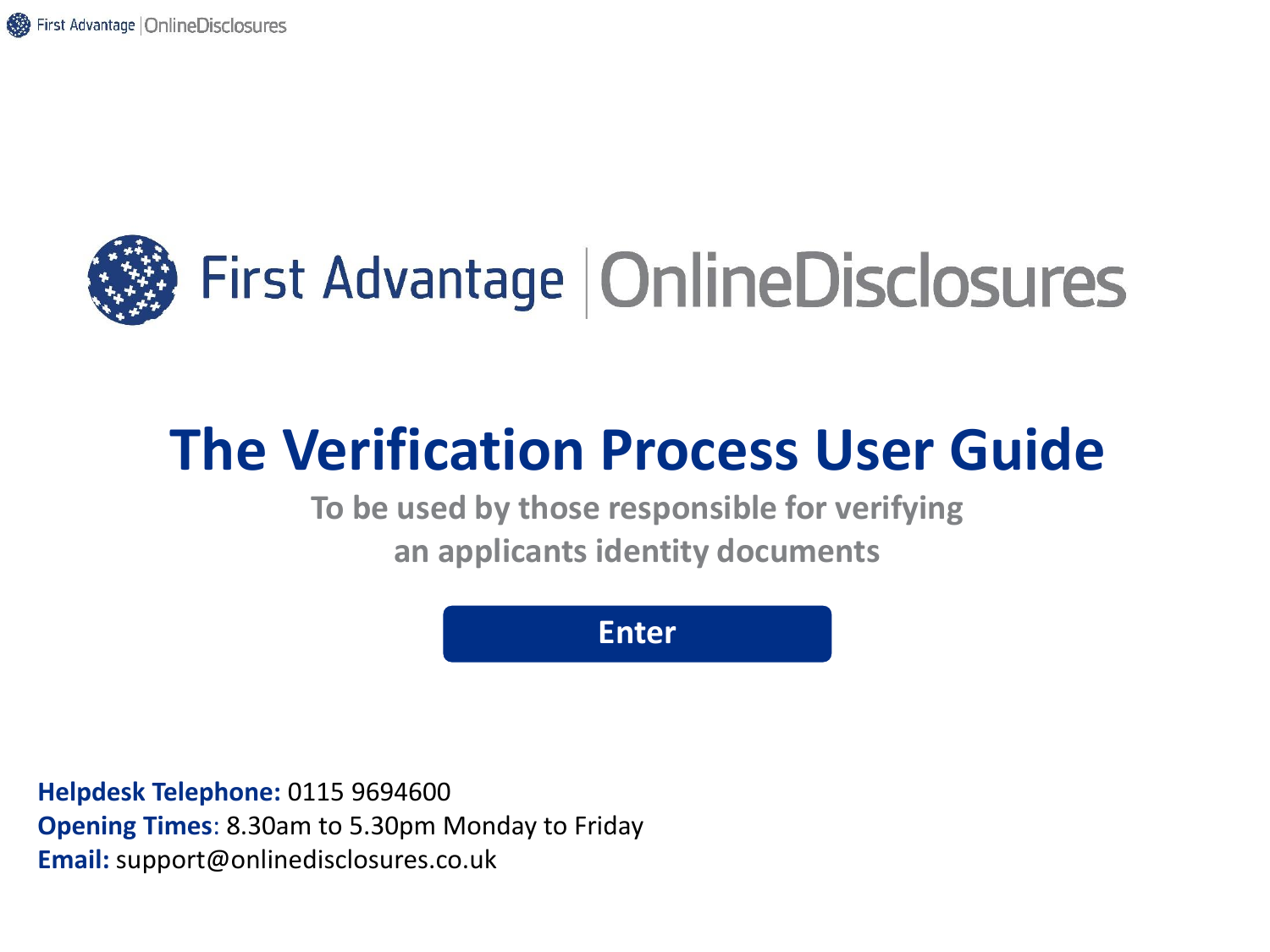### **Contents**

### <span id="page-1-0"></span>**This user guide provides instructions on how to verify the applicant's Identity Documents, including…**

- > Entering the ID information
- > Confirming the Documents
- > Selecting Alternative Documents
- > Confirmation of DBS Details
- > Confirmation of Verification documents
- > Rejecting the Application
- > Making a Payment
- > What to do if the application is rejected at countersign.

For guidance on how to add an applicant, manage users, view the outcome of a check and make a payment outside of the verification process see **[The Full Customer User Guide](https://fadv.onlinedisclosures.co.uk/helpdocs/FullOrgGuide.pdf)**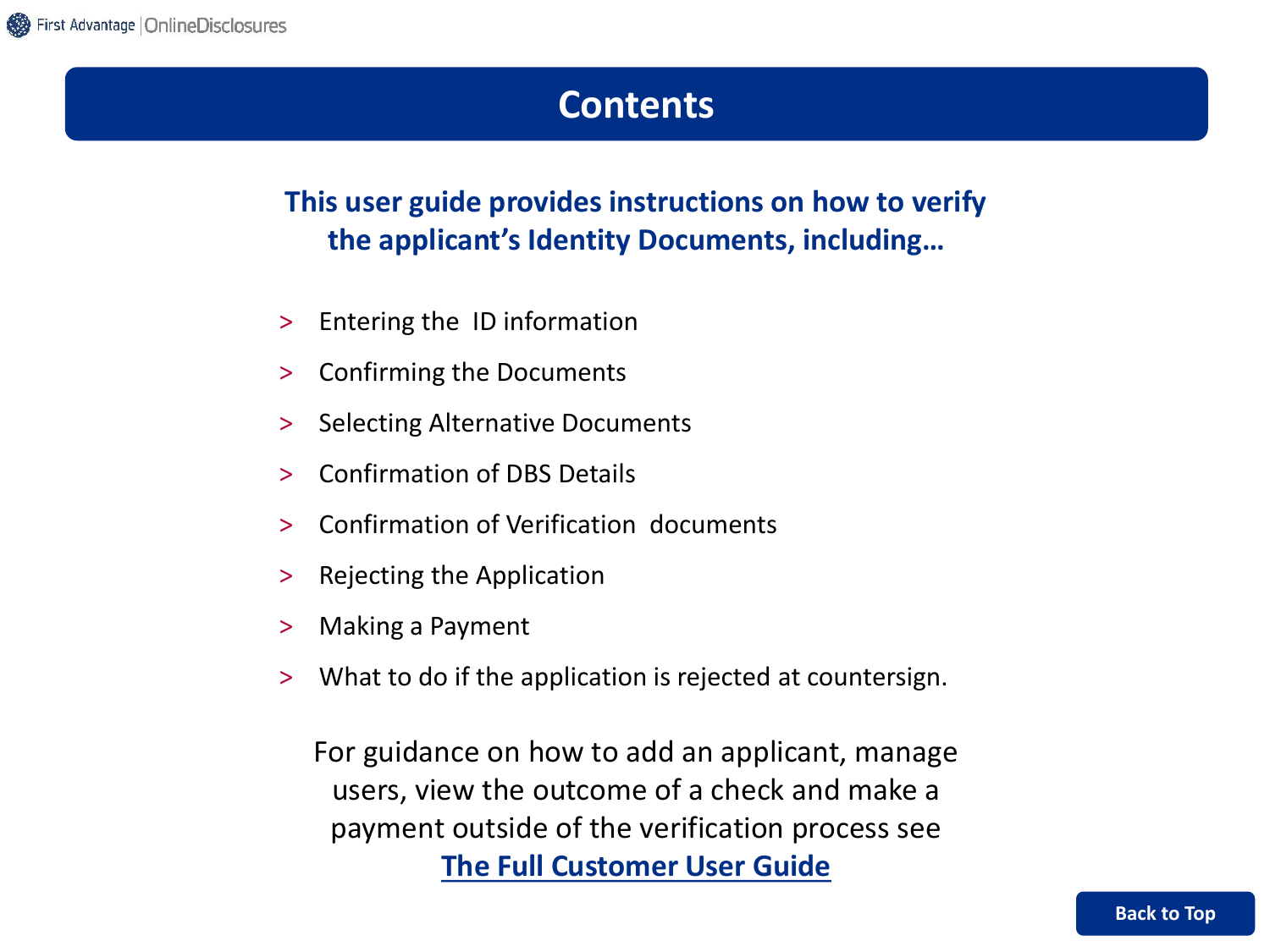## **Step 1 of 4: Verify the Applicants ID**

First Advantage | OnlineDisclosures

When you **Sign In** to OnlineDisclosures you will automatically land on the **Awaiting Verifications** tab.

- **1. Single** click on the name of the applicant you want to verify.
- **2.** Check the Current Nationality and ensure it is correct for that applicant.

3. If the wrong Position has been selected by the applicant, you can amend this by choosing a different option from the drop down.

4. To progress press "Proceed to Document Overview"

| <b>Applications</b>            |                                            | <b>Organisation</b> | <b>Payments</b>             |                  | <b>Letters</b>                       |                 | <b>Archive</b>          |                 |                                    |                    |              |
|--------------------------------|--------------------------------------------|---------------------|-----------------------------|------------------|--------------------------------------|-----------------|-------------------------|-----------------|------------------------------------|--------------------|--------------|
| <b>Disp</b>                    | <b>Awaiting Verification</b>               |                     | <b>Awaiting Countersign</b> | <b>Uploading</b> | <b>With DBS</b>                      | <b>Complete</b> | <b>Awaiting Payment</b> |                 | <b>Not Submitted</b><br><b>All</b> |                    |              |
| Status Selection ▼             |                                            |                     |                             |                  |                                      |                 |                         |                 |                                    |                    |              |
| Search                         |                                            |                     |                             |                  |                                      |                 |                         |                 |                                    |                    |              |
| Org ID                         | $\left\vert \cdots\right\vert$<br>Forename |                     | Surname                     |                  | <b>DOB</b>                           |                 | Postcode                |                 | <b>Ref Number</b>                  |                    |              |
| Mechanism                      | $\check{~}$                                |                     |                             |                  |                                      |                 |                         |                 |                                    | ong <sub>rch</sub> |              |
| Org ID                         | Name                                       | <b>DOB</b>          | Postcode                    | <b>Status</b>    | <b>Status</b><br><b>Changed Date</b> | Vol.            | Product                 | <b>E-Number</b> | <b>Position</b>                    | <b>VM</b>          |              |
| 127488                         | test test                                  | 08/03/1978          | <b>NG4 2DZ</b>              | B                | 25/03/2021                           | <b>No</b>       | <b>DBS</b> C            |                 | <b>Childcare Assistant</b>         | RE.                | (0)          |
| Records per page $10 \sqrt{ }$ | <b>Export List</b>                         |                     |                             |                  |                                      |                 |                         |                 |                                    |                    | $1-1$ of $1$ |
|                                |                                            |                     |                             |                  |                                      |                 |                         |                 |                                    |                    |              |
| Icon key                       |                                            |                     |                             |                  |                                      |                 |                         |                 |                                    |                    | ▼            |

| First Advantage   OnlineDisclosures                                                          |                                                                                                                                                                                                                                                                                                                                      |
|----------------------------------------------------------------------------------------------|--------------------------------------------------------------------------------------------------------------------------------------------------------------------------------------------------------------------------------------------------------------------------------------------------------------------------------------|
| <b>Current Nationality</b>                                                                   | <b>Current Nationality</b>                                                                                                                                                                                                                                                                                                           |
| Please choose the current nationality                                                        | <b>United Kingdom</b><br>v                                                                                                                                                                                                                                                                                                           |
| from the drop down for the applicant.<br>This maybe different to their birth<br>nationality. | <b>Current Nationality</b>                                                                                                                                                                                                                                                                                                           |
| <b>Type of Work</b>                                                                          | Position                                                                                                                                                                                                                                                                                                                             |
|                                                                                              | <b>Childcare Assistant</b><br>$\check{ }$                                                                                                                                                                                                                                                                                            |
|                                                                                              | Position                                                                                                                                                                                                                                                                                                                             |
|                                                                                              | Volunteer                                                                                                                                                                                                                                                                                                                            |
|                                                                                              | No<br>∩ Yes<br>By ticking 'Yes' to volunteer you are agreeing that this applicant meets the DBS definition of a free of<br>charae volunteer as set out below. To submit this application as a volunteer where the applicant does not meet the below<br>definition may result in you being subsequently charged the relevant DBS fee. |
|                                                                                              | The DBS definition of a volunteer is;                                                                                                                                                                                                                                                                                                |
|                                                                                              | "Any person engaged in an activity which involves spending time, unpaid (except for travel and other approved out-of-pocket<br>expenses), doing something which aims to benefit some third party and not a close relative."                                                                                                          |
|                                                                                              | To qualify for a volunteer criminal record check, the applicant must not benefit directly from the position the DBS application is<br>being submitted for. The applicant must not:                                                                                                                                                   |
|                                                                                              | - benefit directly from the position for which the DBS application is being submitted                                                                                                                                                                                                                                                |
|                                                                                              | - receive any payment (except for travel and other approved out-of-pocket expenses)<br>- be on a work placement                                                                                                                                                                                                                      |
|                                                                                              | . In an a causes that convices tham to do this job sale.                                                                                                                                                                                                                                                                             |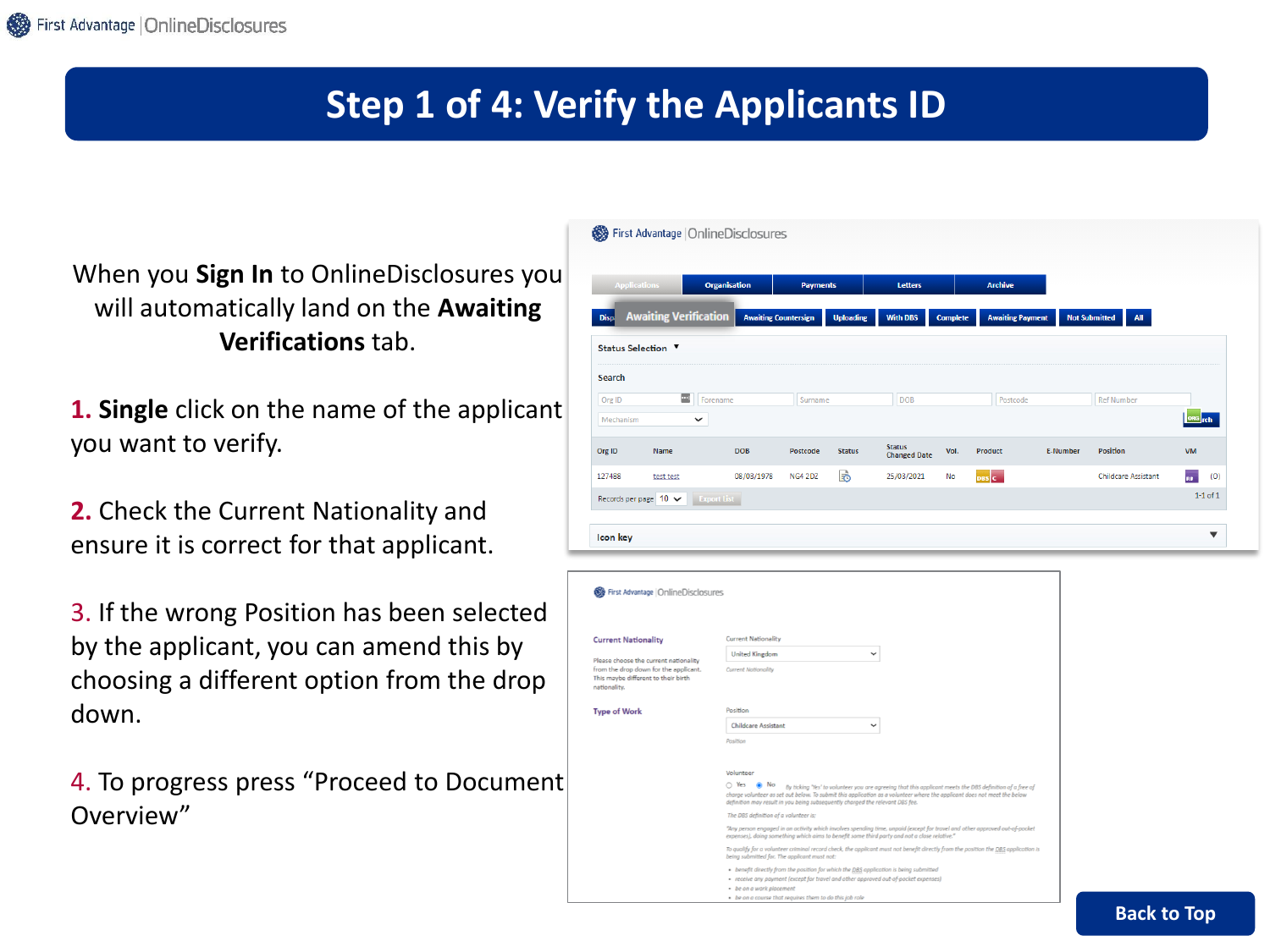### **Step 1 of 4: Verify the Applicants ID**

**1.** You are provided with a list of ID the applicant stated they are able to bring for Verification. You must confirm if they have done this.

If other ID is presented select No. You will then be able to select the relevant ID.

#### First Advantage | OnlineDisclosures

#### **Inspector Test Test**

#### **Document Verification Overview**

In order to progress with the application, the applicant must provide sufficient ID to validate their application.

Guidance has been produced on the type and range of ID documents that must be seen to validate the identity of the applicant. For full guidance consult DBS Guidance - Standard & Enhanced

- A minimum of three documents must be witnessed. At least one document should be from Group 1. If the applicant cannot provide any ID from Group 1, they should provide a Group 2a document, two further documents and agree to an external ID validation check being carried out.
- At least one document must confirm the date of birth.
- At least one document must confirm the current address.
- All documents must be original. Photocopies and documents downloaded from the internet are not acceptable. All personal details provided by the applicant should ensure the full and correct name and address history has been validated. Failure to validate the information correctly may lead to the check being invalid.

Submission of the application confirms that the applicant consents to this process.

#### **3 Selected Identity Documents**

The applicant has stated they would provide the following documents to confirm their identity:

- . Birth Certificate less than 12 months from DOB
- Bank or Building Society Statement
- Letter from Bank or Building Society

#### Have the above documents been provided?

If the above have been provided then they conform to the required document types set by the DBS/DS in order to confirm an individuals identity.

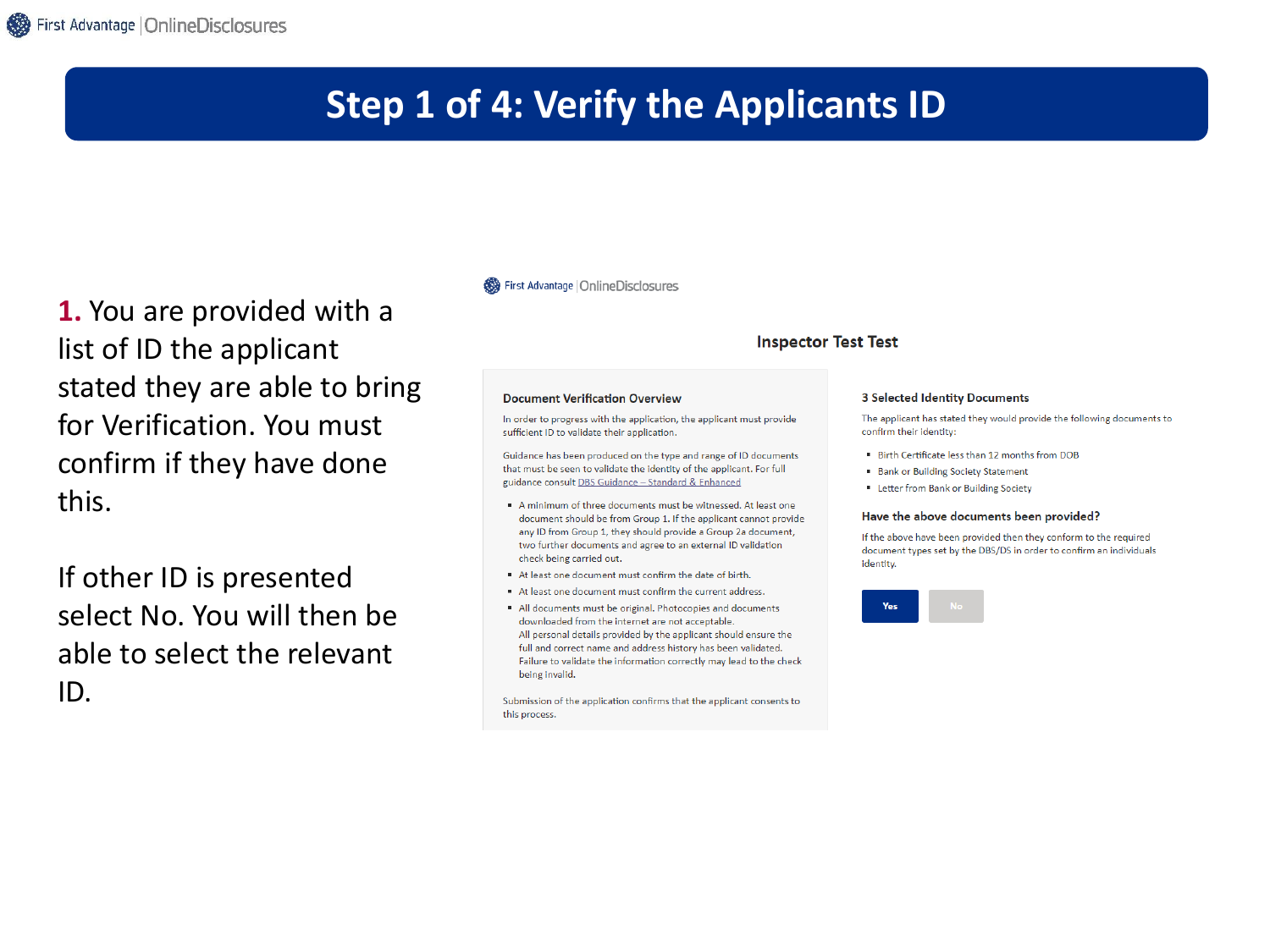### **Step 1 of 4: Identity Document Verification**

- **2. Enter** the details **requested** for each ID
- **3.** Click **accept** this ID

The **next** ID requiring verification will be shown automatically. The ID already verified will be greyed out and be struck through

**4.** Follow steps 3 & 4 for each ID and click Next

Once **all** ID has been verified you will automatically be taken to Step 2 **'Document Confirmation'**

| First Advantage   OnlineDisclosures                      | <b>Identity Document</b><br>Verification                           | 2<br><b>Identity Document</b><br>Confirmation | 3<br>4<br><b>DBS Check Details</b><br>Verification Confirmation |
|----------------------------------------------------------|--------------------------------------------------------------------|-----------------------------------------------|-----------------------------------------------------------------|
|                                                          |                                                                    | <b>Inspector Test Test</b>                    |                                                                 |
| Please Verify the Following 3 Documents                  |                                                                    | <b>Name Details</b>                           |                                                                 |
| 1. Birth certificate - issued at time of birth (Group 1) |                                                                    | Forename:                                     | Test                                                            |
| (Group 2b)                                               | 2. Bank/Building Society Statement (UK and Channel Islands or EEA) | Middle:                                       |                                                                 |
| (Group 2b)                                               | 3. Bank/Building Society Opening Confirmation Letter (UK or EEA)   |                                               | Test                                                            |
| Birth certificate - issued at time of birth              |                                                                    | Mothers Malden<br>Name:                       |                                                                 |
| Date of issue                                            |                                                                    |                                               |                                                                 |
| DD/MM/YYYY                                               | e.g. 31/01/1980                                                    | <b>Birth Details</b>                          |                                                                 |
|                                                          |                                                                    | Town:                                         | town                                                            |
| Date of Birth                                            |                                                                    | County:                                       |                                                                 |
| DD/MM/YYYY                                               | e.g. 31/01/1980                                                    | Country:                                      | GB                                                              |
|                                                          |                                                                    | Nationality:                                  |                                                                 |
|                                                          | Accept Birth certificate - issued at time of birth                 |                                               | <b>Current Address &amp; Contact Details</b>                    |

**Please Note**: It is important to check that all personal details supplied, name history, full address etc. have been entered exactly as evidenced on the ID. The disclosure check cannot be relied upon if not. If there are any discrepancies, the application will need to be rejected.

The applicant has not supplied this form of ID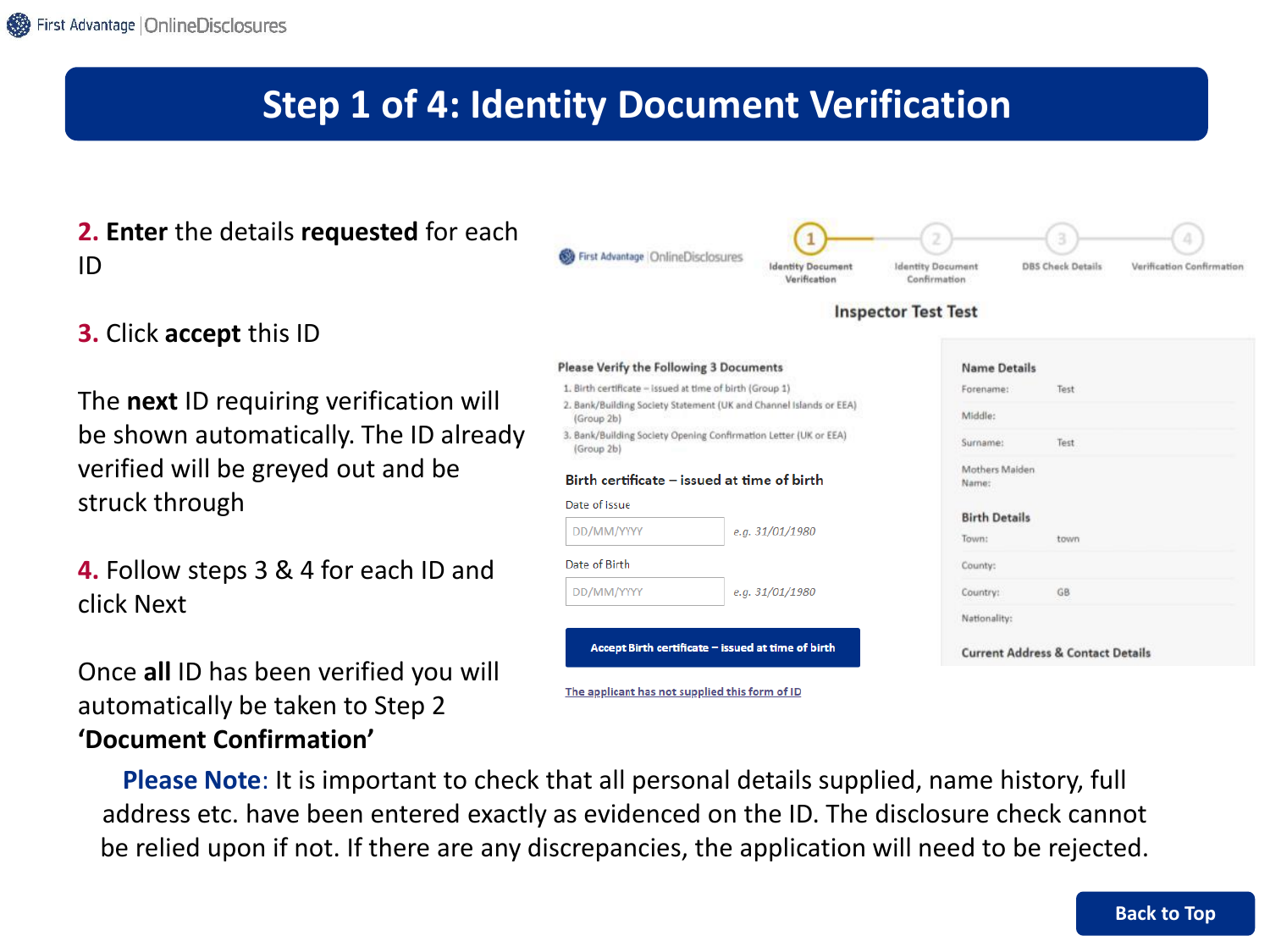### **Step 2 of 4: Document Confirmation**

A summary of the verified ID and the specific document details will be shown.

**1.** Check the document details again to ensure that the information for each has been entered correctly

**2.** Tick all **three** boxes to confirm the verified ID meets the specified requirements

#### **3.** Click **Proceed to Step 3**

If the details are incorrect, click **Back to Step 1.** Re-enter the information correctly or follow instructions for '**Selecting documents for Verification**'

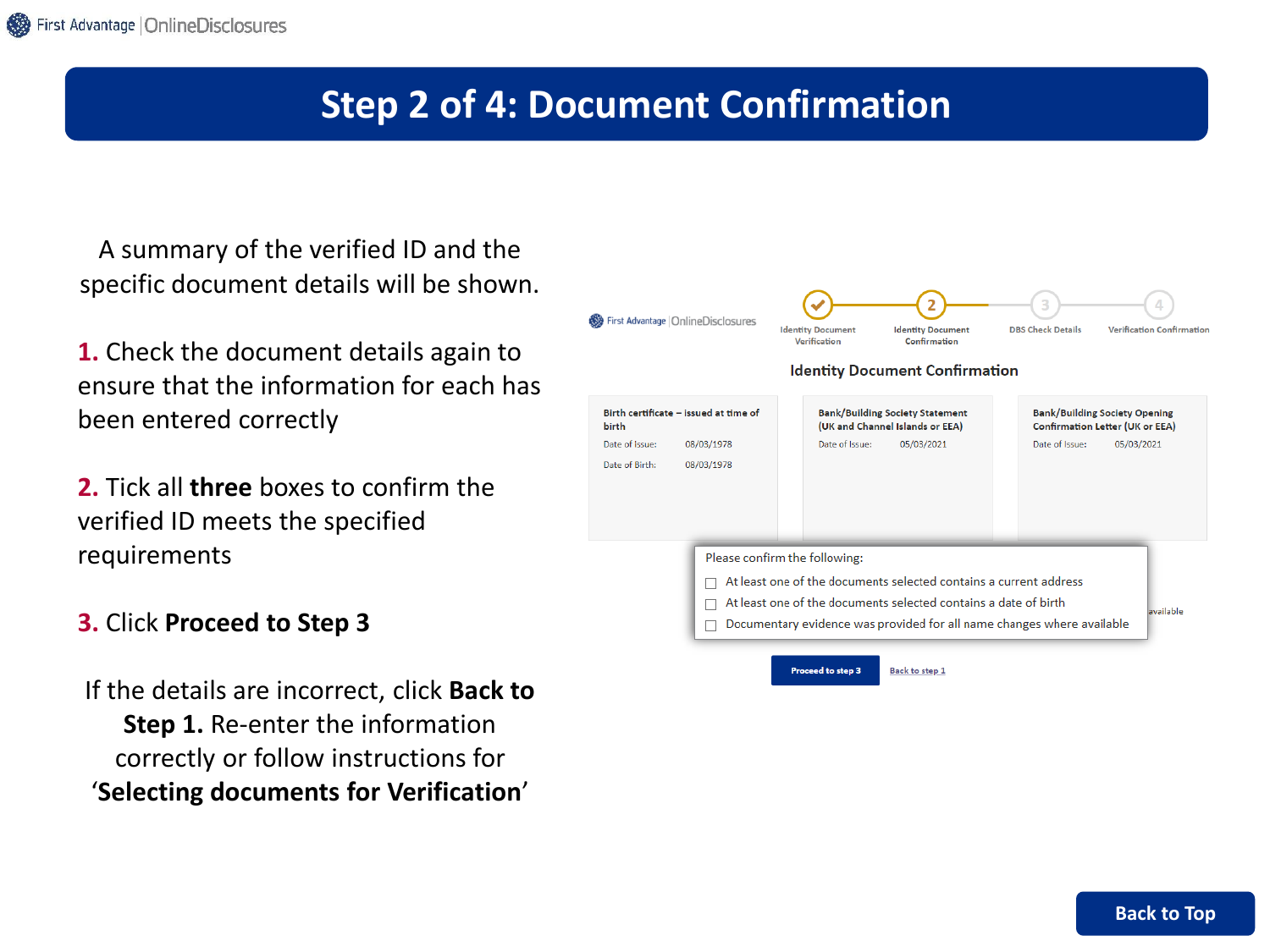### **Step 3 of 4: DBS Check Details**

All sections are on this page are pre-set according to the application and the organisations setup.

You should review each section to check it is correct.

#### **Criminal Record Disclosure**

If the application DBS Standard or Enhanced Criminal Record Check, it is possible to edit the Criminal Record Disclosure. *(This is not possible for DBS Basic Criminal Record Check)*

#### **Payment**

If you need to change the method of payment for this application, click Edit and select the relevant method from the dropdown.

| First Advantage   OnlineDisclosures | <b>Identity Document</b><br>Verification | <b>Identity Document</b><br>Confirmation | <b>DBS Check Details</b> | <b>Verification Confirmation</b> |
|-------------------------------------|------------------------------------------|------------------------------------------|--------------------------|----------------------------------|
|                                     |                                          | <b>DBS Check Details</b>                 |                          |                                  |
| <b>Service Selection</b>            | Applicant position:                      | <b>Childcare Assistant</b>               |                          |                                  |
|                                     | Volunteer:                               | No                                       |                          |                                  |
|                                     | Agency:                                  | <b>Disclosure and Barring</b><br>Service |                          |                                  |
| <b>Criminal Record Disclosure</b>   | Disclosure type:                         | <b>ENHANCED</b>                          |                          |                                  |
|                                     | <b>DBS Childrens Barred List:</b>        | Yes                                      |                          |                                  |
|                                     | <b>DBS Adult's Barred List:</b>          | No                                       |                          |                                  |
|                                     | Working at home:                         | <b>No</b>                                |                          |                                  |
|                                     | Workforce:                               | Child                                    | Edit                     |                                  |
| Payment                             | Payment Type:                            | Applicant to pay                         | Edit                     |                                  |
|                                     |                                          |                                          |                          |                                  |

Once you are happy with the information on this page Click Proceed to Step 4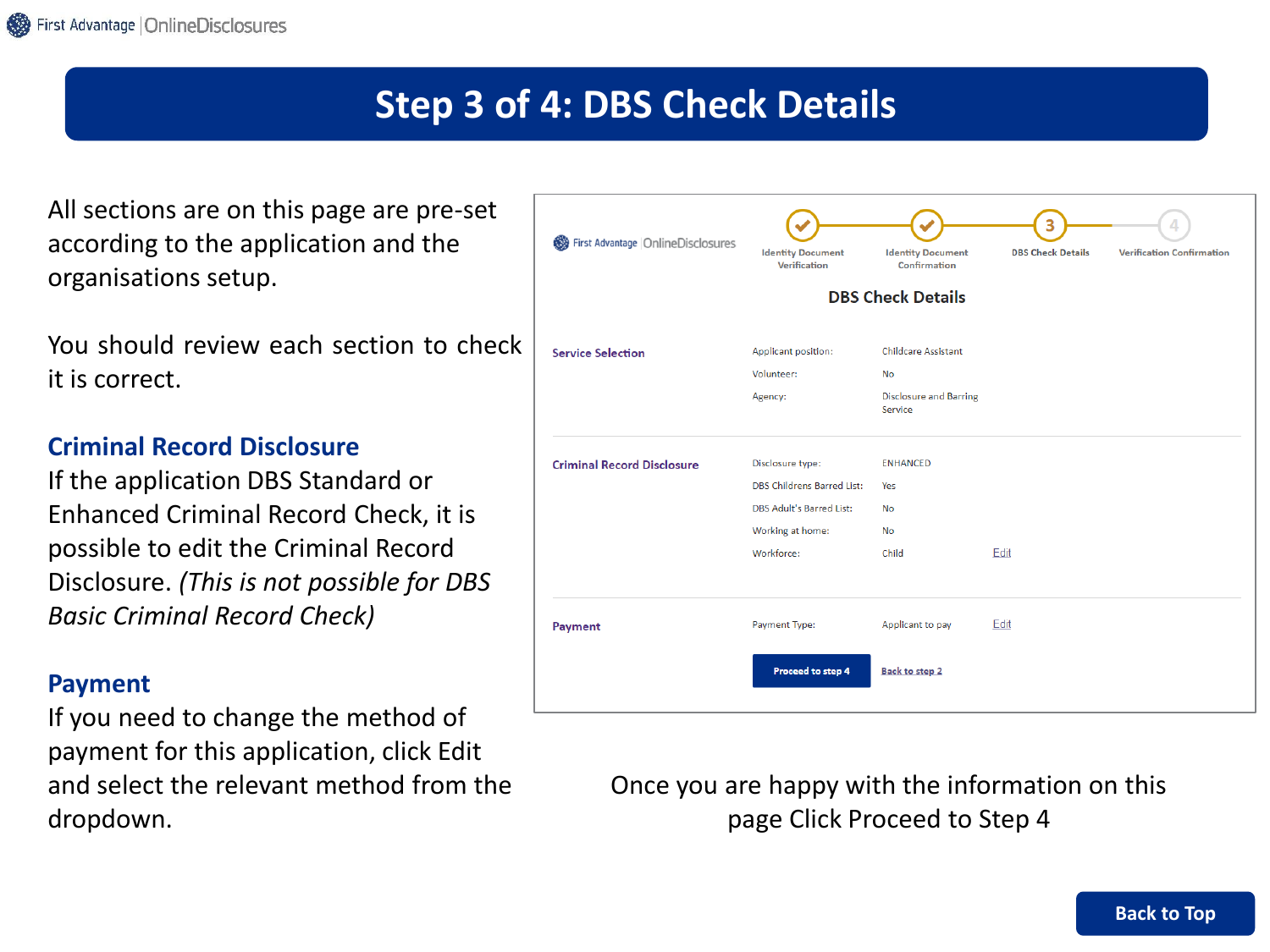## **Step 4 of 4: Verification Confirmation**

Read the declaration and tick the box to confirm that you have read and understood it

Click **Submit Application**

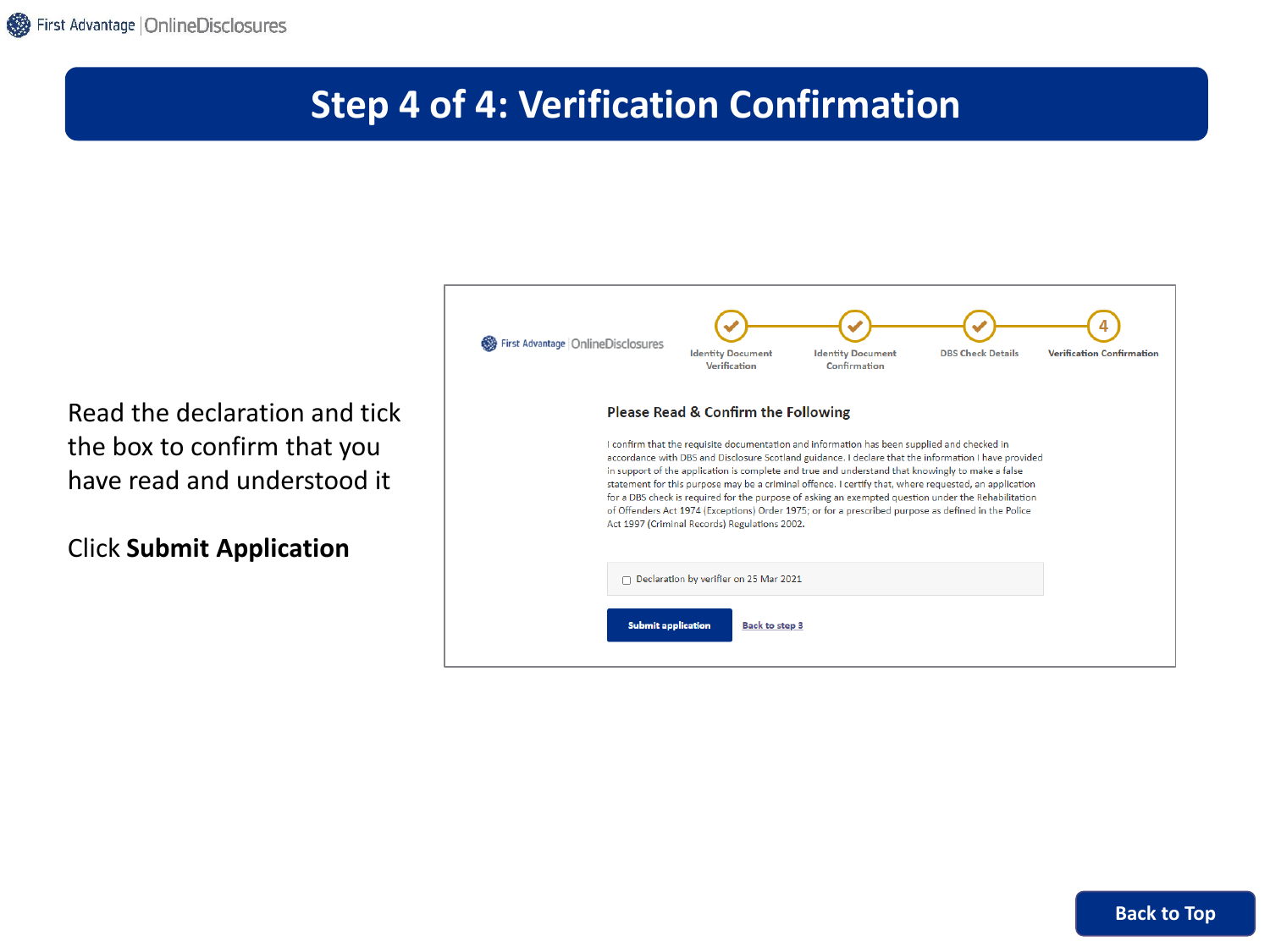### **Rejecting the Application: During Verification**

It is very important to be thorough when verifying an applicants ID. If mistakes are found, then this can lead to it being rejected at countersign and cause delays in the application being processed.

If the disclosure check is carried out with incorrect personal details, this makes the result of the check unreliable.

Being vigilant and spotting any potential errors or discrepancies at Verification allows the disclosure checking process to run as smoothly as possible.

**There are 2 reasons why you may have to reject an application during verification, fall into two categories:**



#### **Personal Details Incorrect**

If there are any **mistakes** in the applicants **personal details** e.g. name, date of birth, and or address details, the application should be **rejected.**

#### **Insufficient/Incorrect ID**

ID should **not** be accepted at verification if it **does not correspond** with the applicants **personal details**, i.e. the ID is in their previous name or address **and/or** out of date.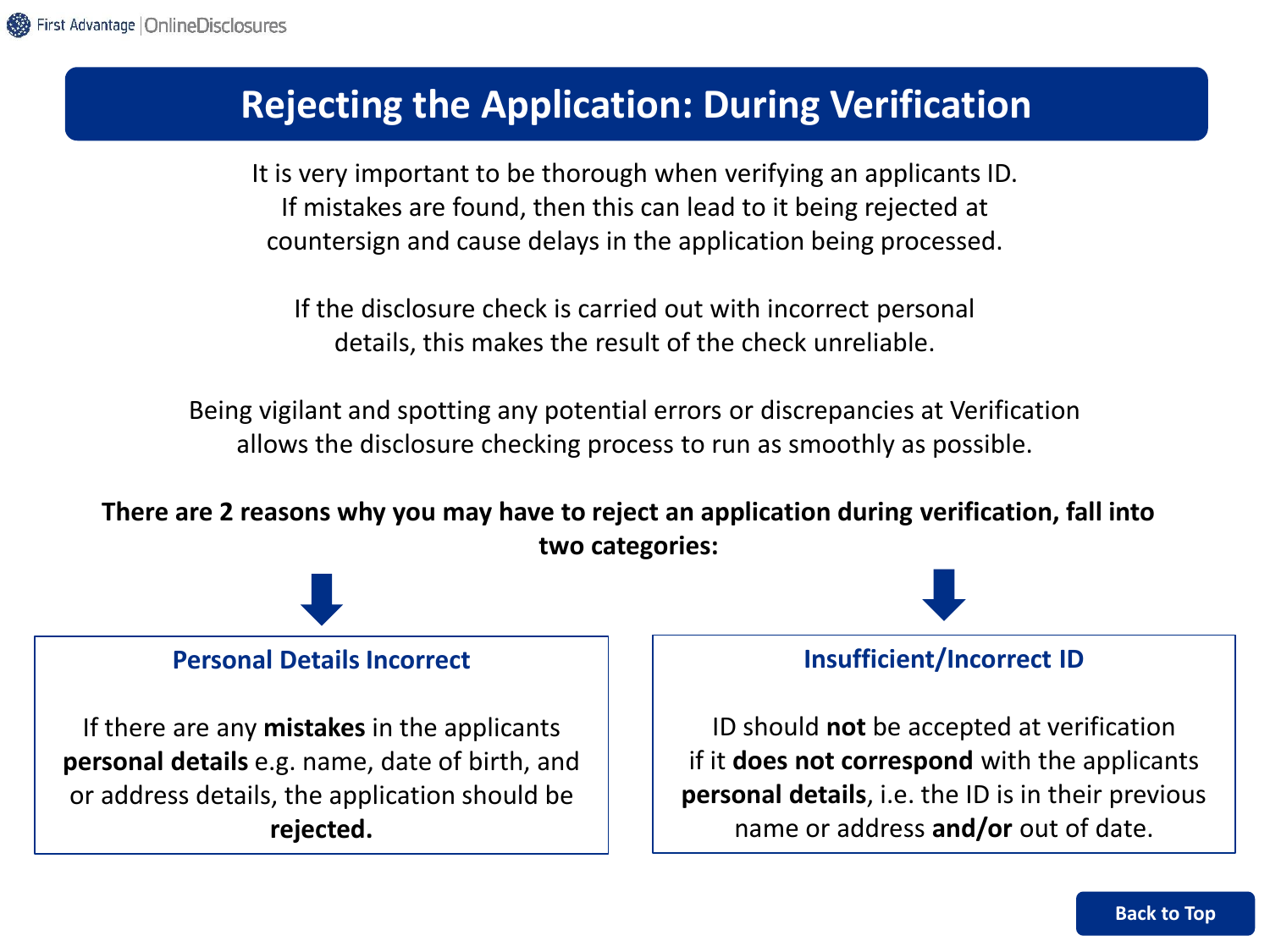### **Rejecting the Application: Personal Details Incorrect**

To be used if there are any **mistakes** in the applicants **personal details** e.g. name, date of birth or address details

- **1.** Click **Reject Application**
- **2.** Select **Personal Details Incorrect**
- **3.** Detail the reason why in the **Notes** field
- **4.** Click **Reject**

#### **What Happens Next?**

An **automated email will be sent to the applicant notifying** them that **amendments** are **required**, according to the notes entered.

The **applicant** should **Sign In** to Online Disclosures, **make** the necessary **amendments** and **submit** the application **again** for **verification.**

| $\leftarrow$ Back to applications   |                                          |                                          | <b>Withdraw application</b> | <b>Reject application</b>        |
|-------------------------------------|------------------------------------------|------------------------------------------|-----------------------------|----------------------------------|
| First Advantage   OnlineDisclosures | <b>Identity Document</b><br>Verification | <b>Identity Document</b><br>Confirmation | <b>DBS Check Details</b>    | <b>Verification Confirmation</b> |

| <b>Withdraw application</b>                       | <b>Reject application</b> |
|---------------------------------------------------|---------------------------|
| Are you sure you wish to reject this application? |                           |
| Reason                                            |                           |
| <b>Personal Details Incorrect</b>                 |                           |
| <b>Notes</b>                                      |                           |
|                                                   |                           |
|                                                   |                           |
| <b>Cancel</b><br><b>Reject</b>                    |                           |
|                                                   |                           |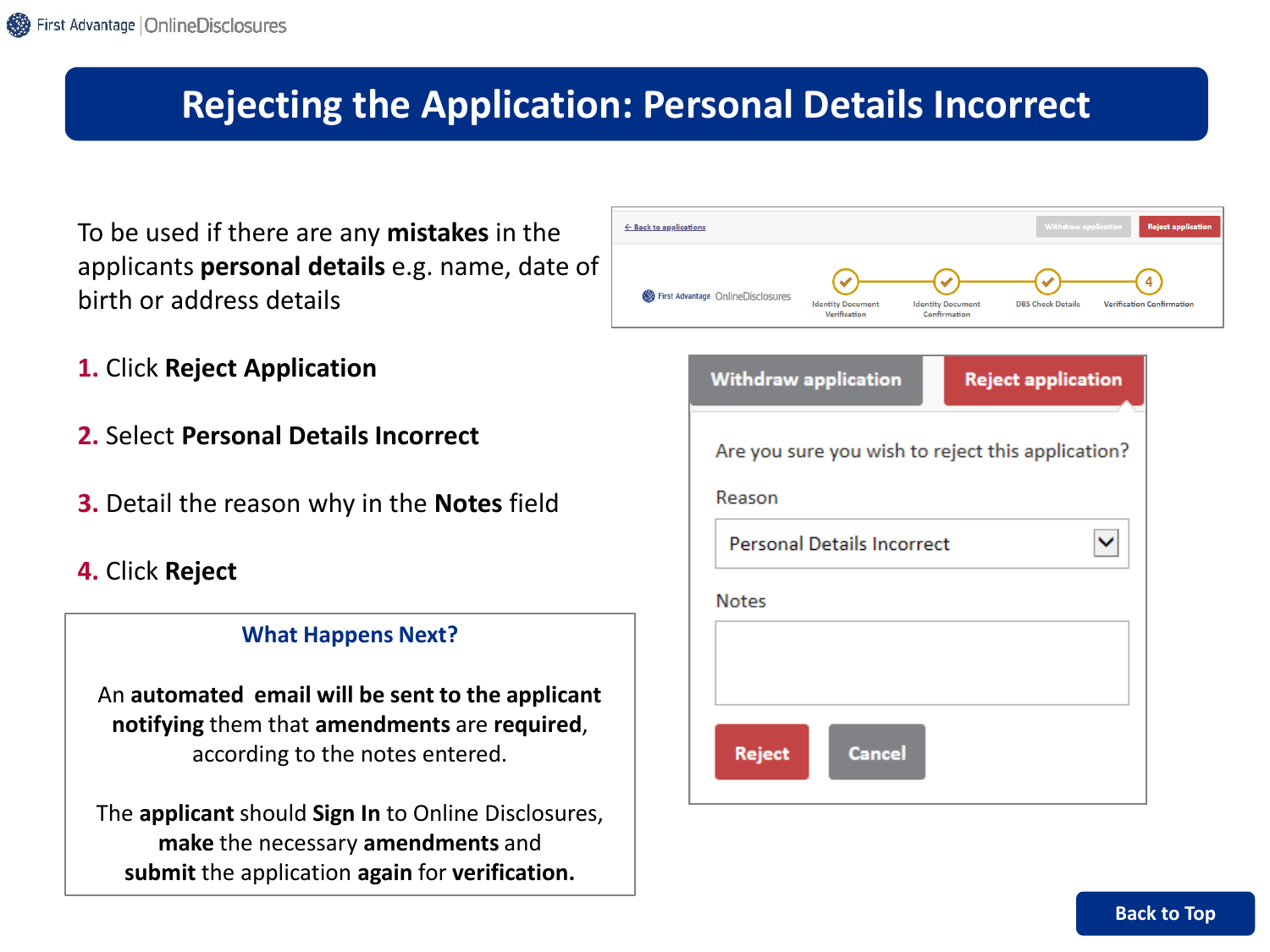## **Rejecting the Application: Insufficient/Incorrect ID?**

← Back to applicatio

First Advan

To be used if the ID provided does not correspond with the applicants name or address details an or the ID is out of date.

- **1.** Click **Reject Application**
- **2.** Select **Insufficient/Incorrect ID**
- **3.** Detail the reason why the application has been deleted in the **Notes** field
- **4.** Click **Reject**

#### **What Happens Next?**

The applicant will receive an **automated** email asking them to provide further ID documents, according to the note entered.

The application will be listed in the **Awaiting Verification**  tab, ready for verification, once further ID has been supplied.

| ns                      |                                                                                      | Withdraw application      | <b>Reject application</b>        |
|-------------------------|--------------------------------------------------------------------------------------|---------------------------|----------------------------------|
| age   OnlineDisclosures | <b>Identity Document</b><br><b>Identity Document</b><br>Verification<br>Confirmation | <b>DBS Check Details</b>  | <b>Verification Confirmation</b> |
|                         | <b>Withdraw application</b>                                                          | <b>Reject application</b> |                                  |
|                         | Are you sure you wish to reject this application?                                    |                           |                                  |
|                         | Reason<br>Insufficient/Incorrect ID                                                  |                           |                                  |
|                         | <b>Notes</b>                                                                         |                           |                                  |
|                         |                                                                                      |                           |                                  |
| 3<br>٦e                 | Cancel<br>Reject                                                                     |                           |                                  |

**[Back to Top](#page-0-0)**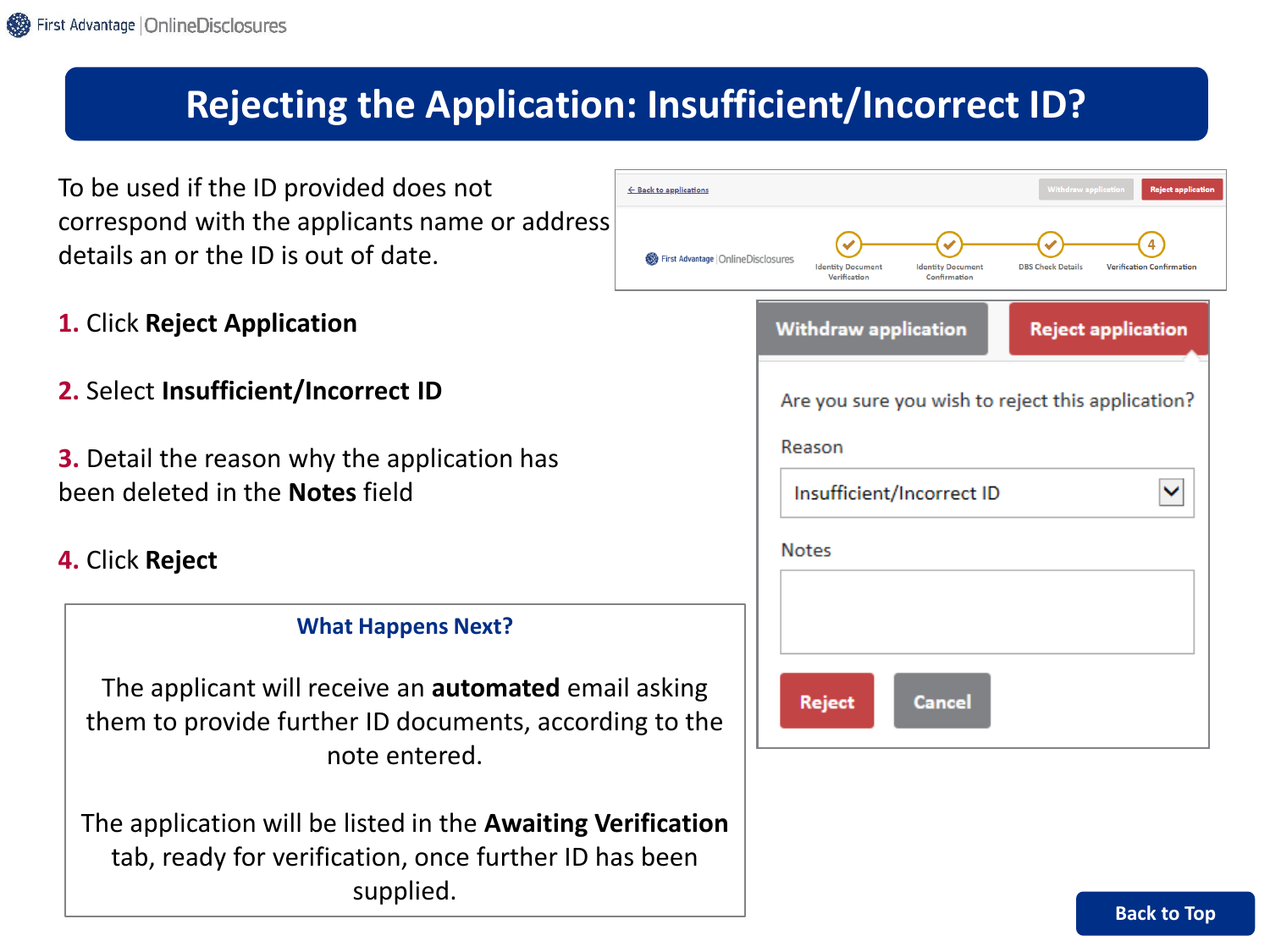## **What Happens Next?**

Once the application has been **verified** and **submitted**, the application will be further validated and countersigned.

This **means** that the application is **checked** to ensure that there are **no errors** i.e. spelling or contradictions in the name, birth or address details.

**If no errors/contradictions are found…**

The application details will be uploaded to either the Disclosure and Barring Service or Disclosure Scotland.

The necessary checks to obtain the relevant disclosure certificate will then be run.

#### **If errors/contradictions are found…**

The OnlineDisclosures countersignatory team will **reject** the application.

Action may be required by you and/or the applicant before the application can continue to be processed.

Once the check has been fully completed the status will show as **Application Complete**.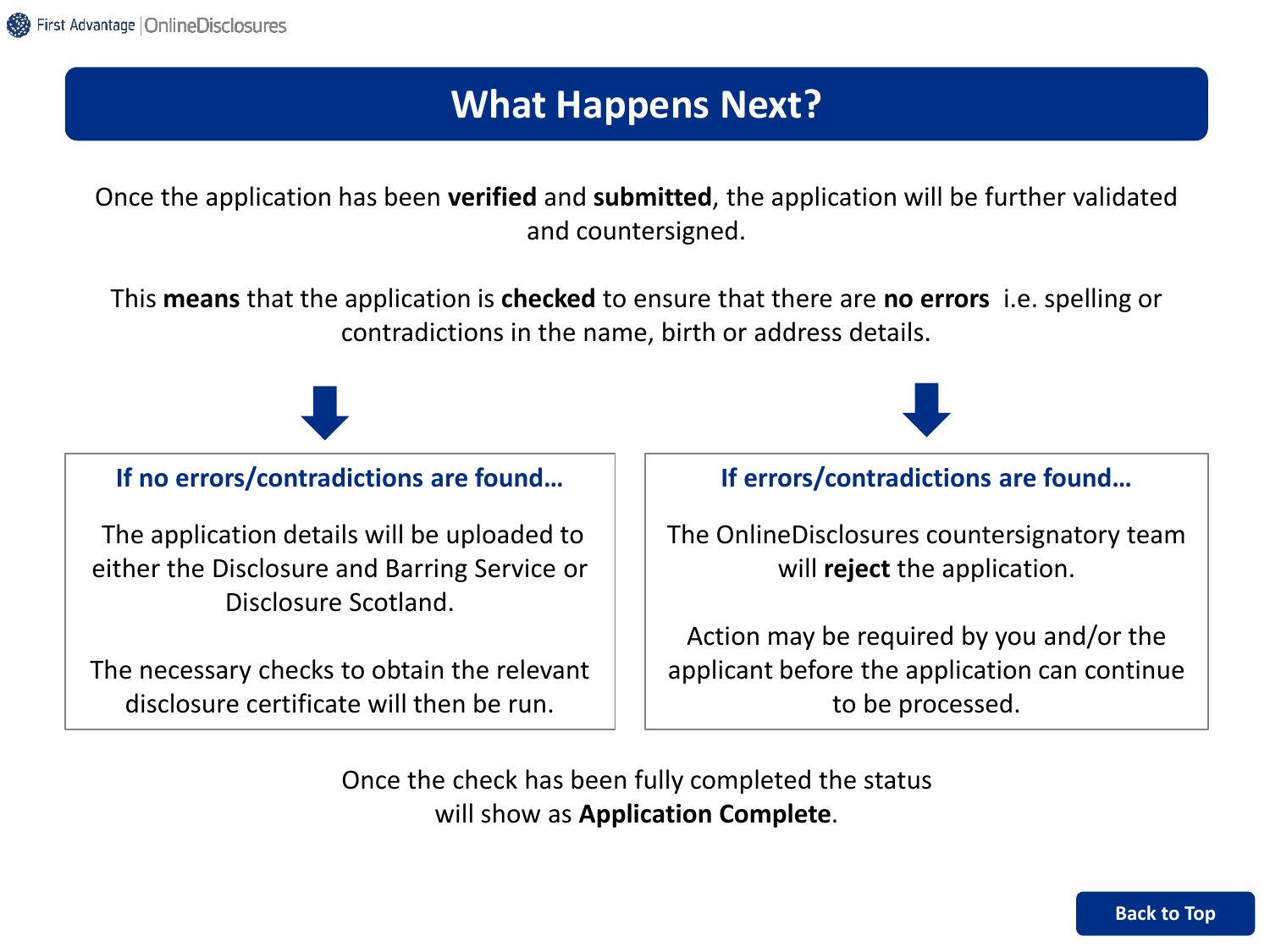### **Rejected at Countersign: Personal Details Incorrect**

If an application form is rejected at countersign **action is required by you**.

The application will be rejected at countersign for Personal Details Incorrect if any of the applicants personal details appear to be wrong, e.g. the name or address details

> The application will show in the **Awaiting Verification** tab.

| <b>Withdraw application</b>                       | <b>Reject application</b> |  |  |  |  |  |
|---------------------------------------------------|---------------------------|--|--|--|--|--|
| Are you sure you wish to reject this application? |                           |  |  |  |  |  |
| Reason                                            |                           |  |  |  |  |  |
| <b>Personal Details Incorrect</b>                 |                           |  |  |  |  |  |
| <b>Notes</b>                                      |                           |  |  |  |  |  |
|                                                   |                           |  |  |  |  |  |
|                                                   |                           |  |  |  |  |  |
| Cancel<br><b>Reject</b>                           |                           |  |  |  |  |  |

**1. Click** on the **applicants name**. The reason and the associated notes will be listed

- **2.** Click **Reject Application**
- **3.** Select **Personal Details Incorrect**
- **4.** Detail the reason why in the **Notes** field
- **5.** Click **Reject**

#### **What Happens Next?**

An automated email will be sent to the applicant notifying them that amendments are required.

The applicant should Sign In to OnlineDisclosures, make the necessary amendments and submit the application again for verification.

**You should then verify the application and submit the application.**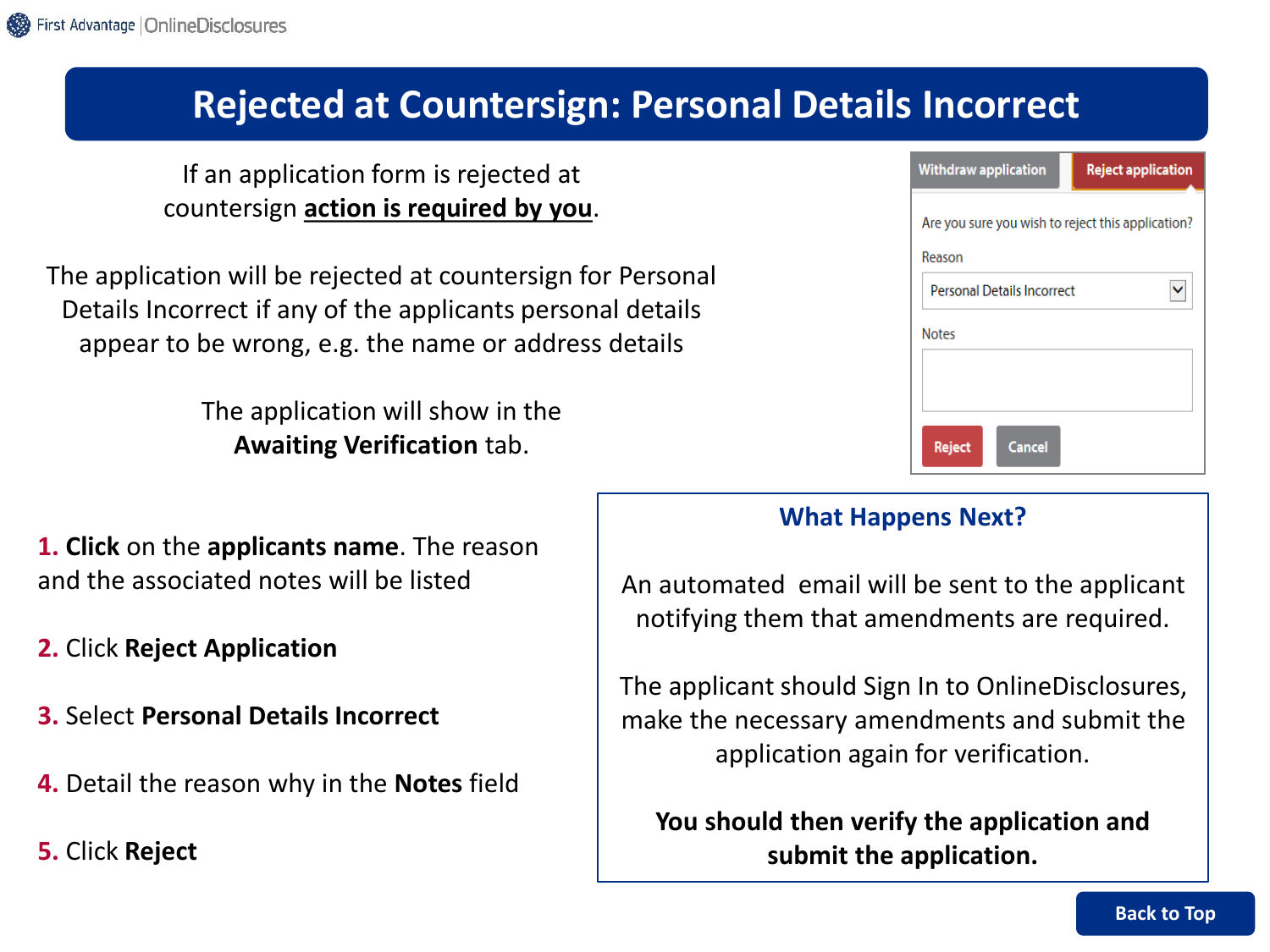### **Rejected at Countersign: Verifier Details Incorrect**

### **If an application form is rejected at countersign action is required by you.**

The Application will be rejected at countersign if there is an error in the default settings, i.e. the level of check requested is incorrect.

The application will show in then show in the **Awaiting Verification** tab.

**1. Click** on the **applicants name**. The DBS check details will be shown

**2.** Check the information and correct any wrong selections made

**3.** Click continue to Step 4

**4.** Read and confirm the declaration by ticking the confirmation box.

**5.** Click **Submit Application**

| <b>Identity Document</b><br>Verification | <b>Identity Document</b><br>Confirmation | <b>DBS Check Details</b> | <b>Verification Confirmation</b> |
|------------------------------------------|------------------------------------------|--------------------------|----------------------------------|
|                                          | <b>DBS Check Details</b>                 |                          |                                  |
| Applicant position:                      | <b>Childcare Assistant</b>               |                          |                                  |
| Volunteer:                               | <b>No</b>                                |                          |                                  |
| Agency:                                  | <b>Disclosure and Barring</b><br>Service |                          |                                  |
| Disclosure type:                         | <b>ENHANCED</b>                          |                          |                                  |
| <b>DBS Childrens Barred List:</b>        | Yes                                      |                          |                                  |
| <b>DBS Adult's Barred List:</b>          | <b>No</b>                                |                          |                                  |
| Working at home:                         | <b>No</b>                                |                          |                                  |
| Workforce:                               | Child                                    | Edit                     |                                  |
| Payment Type:                            | Applicant to pay                         | Edit                     |                                  |

#### **What Happens Next?**

### **The application will be countersigned again.**

If no errors are found, the application will be uploaded to either the Disclosure and Barring Service or Disclosure Scotland. The necessary checks to obtain the relevant disclosure

certificate will then be run.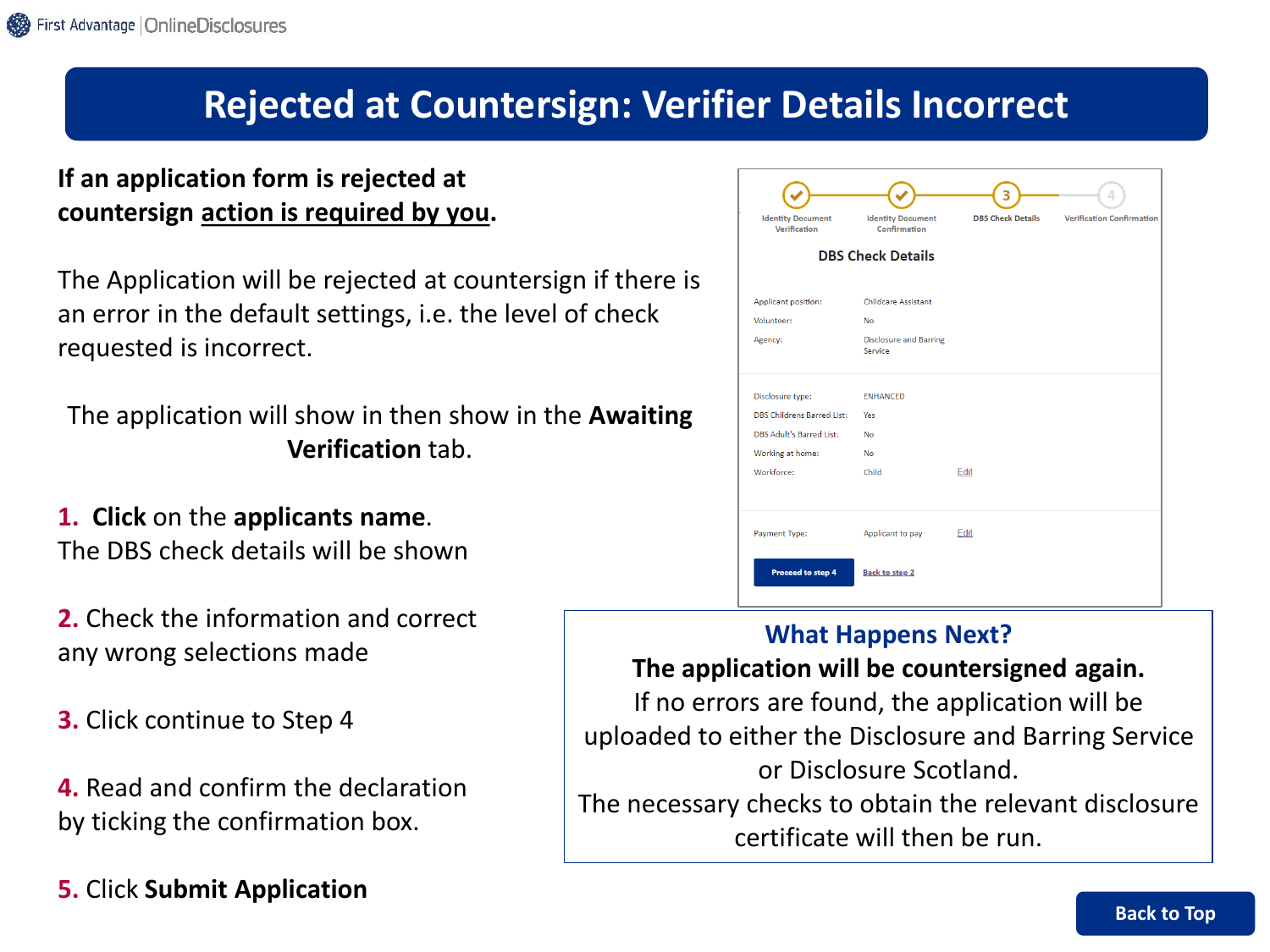### **Payment Methods**

### **There are 3 ways to pay for an application**



**Please Note**: You **do not** need a PayPal account to make a payment. Payment can made by credit/debit card. This will be processed through PayPal.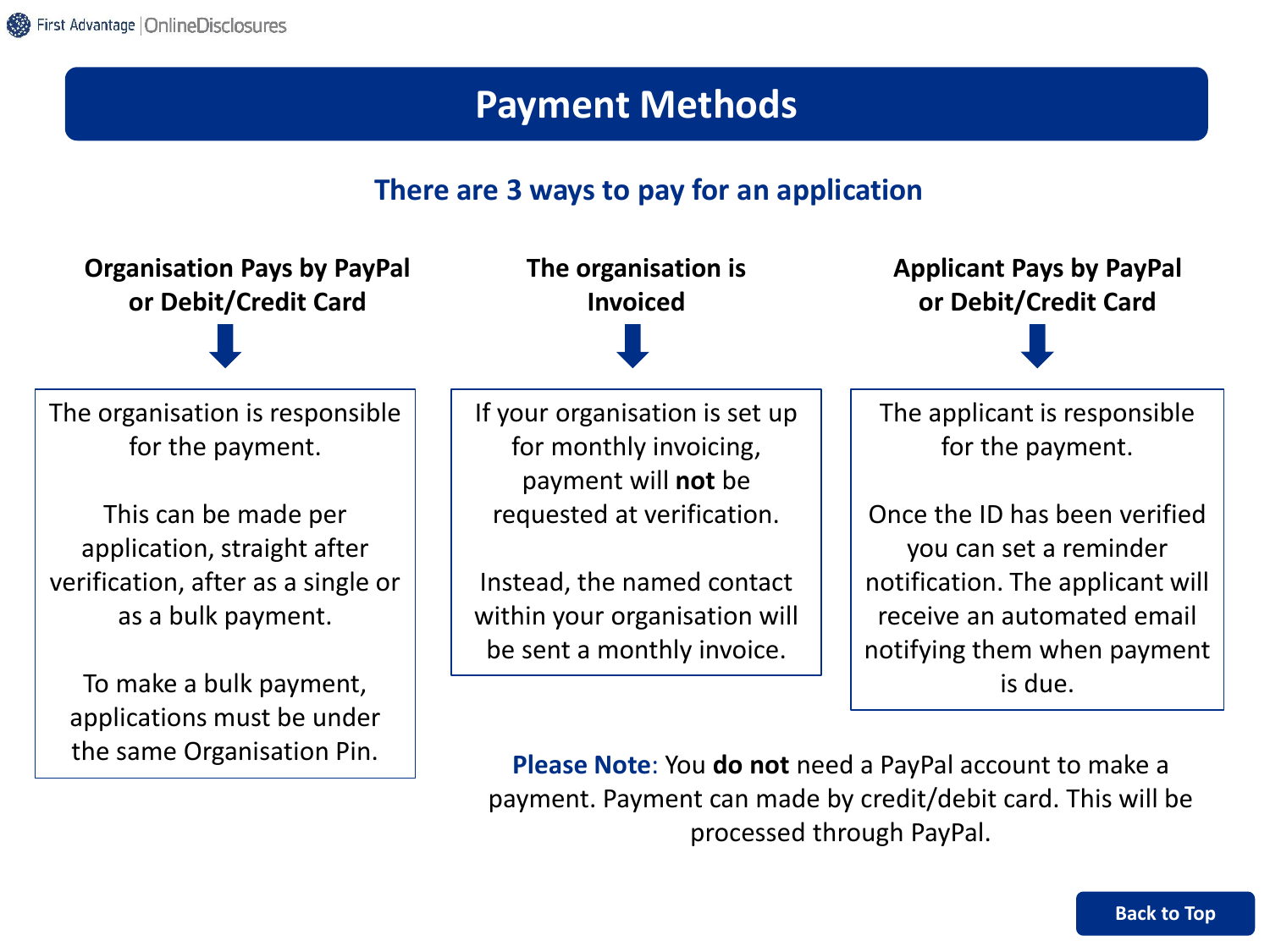## **Payment: Arranging for the Applicant to Pay**

If payment is **required** from the **applicant** it is possible to set how **many days** they have to **pay within**, and when they will receive a **reminder email** to do so.

**1.** From the **drop down**, **select** the number of **days** you wish the applicant to **pay within**

**2. Select** the number of **days** you wish the applicant to **receive** a payment **reminder** on

#### **3.** Click **Pay Later**

Confirmation that the reminder has been set up successfully will be shown.

By clicking '**here**' you will be take back to the **Awaiting Verification** tab.

| <b>Thank You</b>                                                           |  |  |  |  |
|----------------------------------------------------------------------------|--|--|--|--|
| The application requires payment before submission                         |  |  |  |  |
| Payment for the current application is required before it can be processed |  |  |  |  |
|                                                                            |  |  |  |  |
| Pay Now                                                                    |  |  |  |  |
| Pay now                                                                    |  |  |  |  |
|                                                                            |  |  |  |  |
|                                                                            |  |  |  |  |
| Pay Later                                                                  |  |  |  |  |
| Days to pay                                                                |  |  |  |  |
| Select                                                                     |  |  |  |  |
| Reminder                                                                   |  |  |  |  |
| Select<br><b>Pay Later</b>                                                 |  |  |  |  |

#### **What Happens Next?**

The applicant will be sent an automated email requesting them to log in to OnlineDisclosures and make the payment.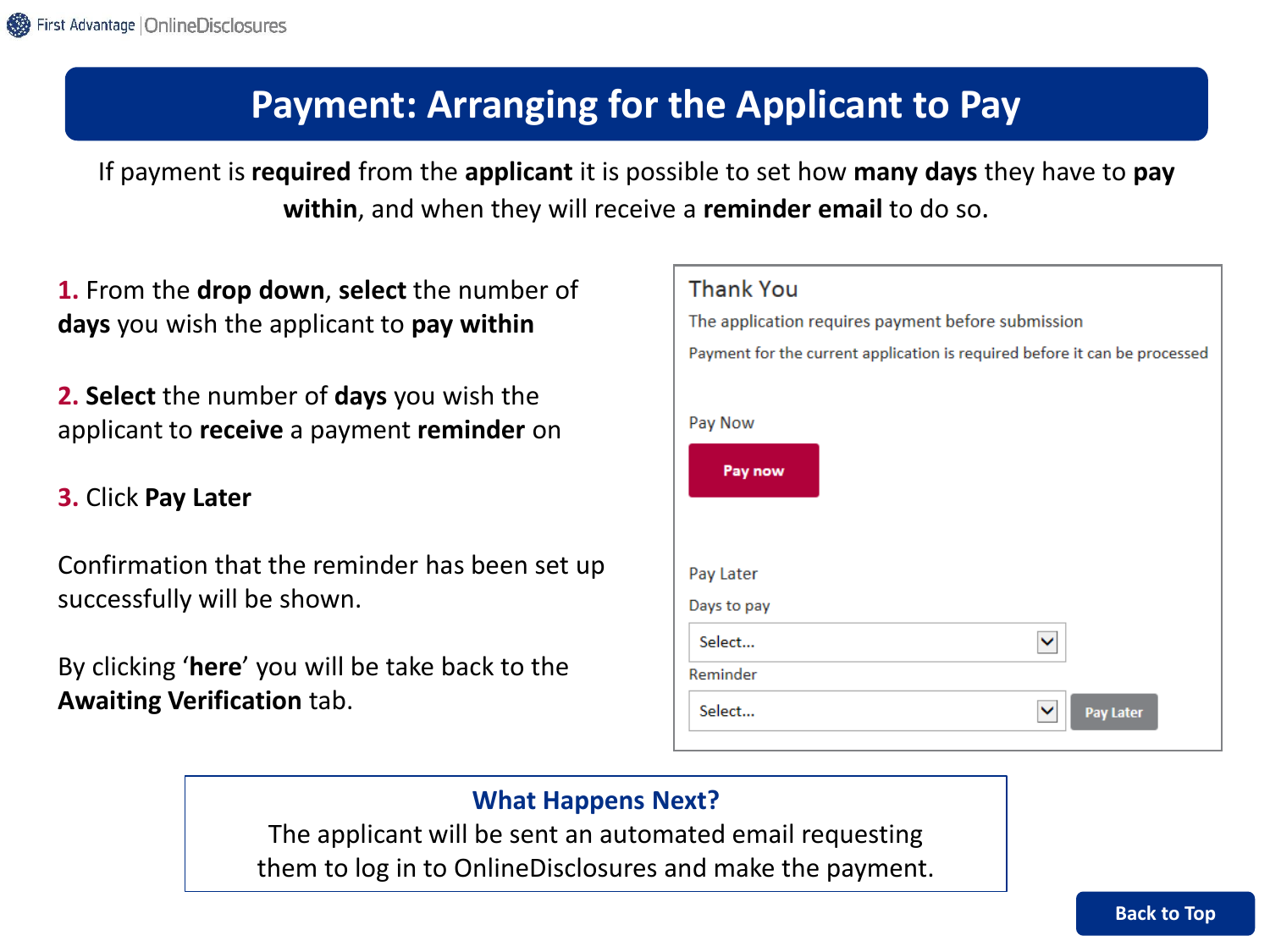### **Payment: Making a Payment Straight after Verification**

### If you wish to make a payment **straight after** verification

**1.** Click **pay now**

**2.** Check the **billing name** and **address details** are that of the payee

#### **3.** Click **Proceed to Payment**

If you **have** a PayPal account login and follow the instructions provided by PayPal

If you do not have a PayPal account click **Pay with debit or credit card.**

| Thank You |  |
|-----------|--|
|           |  |

The application requires payment before submission

Payment for the current application is required before it can be processed

| Pay Now |  |
|---------|--|
| Pay now |  |

| <b>Application Payment</b><br>Your billing details                                                 |                        | <b>Edit detail:</b>         |
|----------------------------------------------------------------------------------------------------|------------------------|-----------------------------|
| First name:                                                                                        | sam                    |                             |
| Last name:                                                                                         | smith                  |                             |
| <b>Address line 1:</b>                                                                             | <b>GB Group Plc</b>    |                             |
| <b>Address line 2:</b>                                                                             | 1.                     |                             |
| Town/City:                                                                                         | <b>NOTTINGHAM</b>      |                             |
| County:                                                                                            | Nottinghamshire        | <b>Choose</b>               |
| Postcode:                                                                                          | <b>NG11 7EP</b>        |                             |
| Country:                                                                                           | <b>GB</b>              | $\blacktriangledown$ Pay wi |
| <b>Email address:</b>                                                                              | sam.smith1234@demotest | Log in to                   |
| Payment<br>The fee for this application is £56.60.                                                 |                        | Email<br>sam.sn             |
| On proceeding to payment below you will be directed to<br>PayPal to complete your payment securely |                        | PayPal                      |
| Please note you can pay by a PayPal account or a debit/credit card.                                |                        | <b>This</b>                 |
| <b>Proceed to payment</b>                                                                          | ment                   | Log In<br>Forgotte          |
|                                                                                                    |                        | ۳av                         |

If the billing details are different to the payees billing details, click **Edit details** and enter the correct billing details.

### To change the billing details back, click Revert

| Choose a way to pay                                                                                    |          |
|--------------------------------------------------------------------------------------------------------|----------|
| ▼ Pay with my PayPal account<br>Log in to your account to complete the purchase                        | PayPal A |
| Email<br>sam.smith1234@demotest.com<br>PayPal password                                                 |          |
| $\Box$ This is a private computer. What's this?<br>Log In<br>Forgotten your email address or password? |          |
| ▶ Pay with a debit or credit card<br>(Optional) Sign up to PayPal to make your next checkout faster    |          |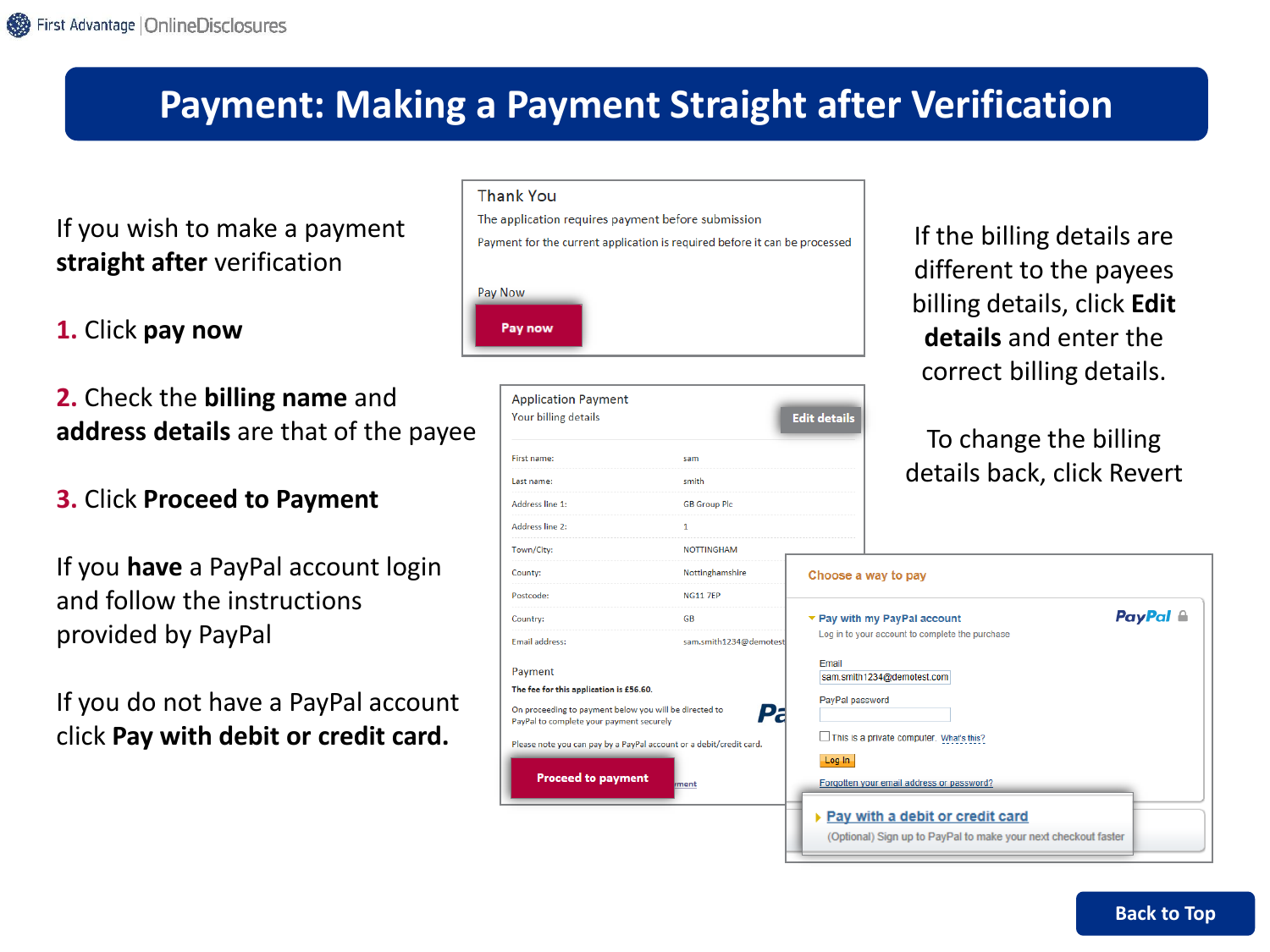## **Organisation Pays: Paying Without a PayPal Account**

- **1.** Click **'Pay with debit or credit card'**
- **2.** Select the type of card being used from the drop down list
- **3. Enter** the **card details** requested

**4.** Check the **billing information** (If the **billing information** is **incorrect** , click **change**  and make any necessary changes)

- **5.** Enter a contact telephone number
- **6.** Click **Continue**

**7.** Double Check the **billing information** (If the billing **incorrect** , click **change** and make any necessary changes)

**8.** Click **Confirm Payment**. Once the payment has g a green box will appear.

**9.** Click **Continue** to return to the **Applications Tab** 

| Choose a way to pay                                                                                                |                                                |                                                                                                                                                                                                                             |
|--------------------------------------------------------------------------------------------------------------------|------------------------------------------------|-----------------------------------------------------------------------------------------------------------------------------------------------------------------------------------------------------------------------------|
| ▼ Pay with my PayPal account<br>Log in to your account to complete the purchase                                    | <b>PayPal</b> A                                |                                                                                                                                                                                                                             |
| Email<br>sam.smith1234@demotest.com<br>PayPal password<br>This is a private computer. What's this?<br>Log In       |                                                |                                                                                                                                                                                                                             |
| Forgotten your email address or password?                                                                          |                                                |                                                                                                                                                                                                                             |
| $\triangleright$ Pay with a debit or credit card<br>(Optional) Sign up to PayPal to make your next checkout faster |                                                | rd<br>ke your next checkout faster                                                                                                                                                                                          |
|                                                                                                                    | Country                                        | <b>United Kingdom</b><br>▽                                                                                                                                                                                                  |
|                                                                                                                    | Card type                                      | <b>Select Card</b><br>$\overline{\mathbf{v}}$                                                                                                                                                                               |
|                                                                                                                    | <b>Billing information</b>                     | sam smith                                                                                                                                                                                                                   |
|                                                                                                                    |                                                | <b>GB Group Plc</b><br>1                                                                                                                                                                                                    |
|                                                                                                                    |                                                | NOTTINGHAM, Nottinghamshire<br><b>NG117EP</b><br><b>United Kingdom</b><br>Change                                                                                                                                            |
|                                                                                                                    | <b>Delivery address</b>                        | Same as billing address                                                                                                                                                                                                     |
|                                                                                                                    | <b>Contact information</b><br><b>Telephone</b> |                                                                                                                                                                                                                             |
|                                                                                                                    | Fmail                                          | sam.smith1234@demotest.com                                                                                                                                                                                                  |
| g information is                                                                                                   |                                                | Save your information with PayPal Why?<br>(Optional)                                                                                                                                                                        |
|                                                                                                                    |                                                | In order to process your payment, PayPal collects certain<br>personal information from you which it holds in<br>accordance with its Privacy Policy. For more information<br>on this process, click PayPal Account Optional. |
| gone through,                                                                                                      | Note to seller                                 | Add                                                                                                                                                                                                                         |
|                                                                                                                    | is correct.                                    | Click Continue to complete your purchase. Please review your information to make sure that it                                                                                                                               |
|                                                                                                                    |                                                | <b>Continue</b>                                                                                                                                                                                                             |
| <b>b</b> or l <b>og out</b>                                                                                        |                                                | <b>Payments processed by PayPal</b>                                                                                                                                                                                         |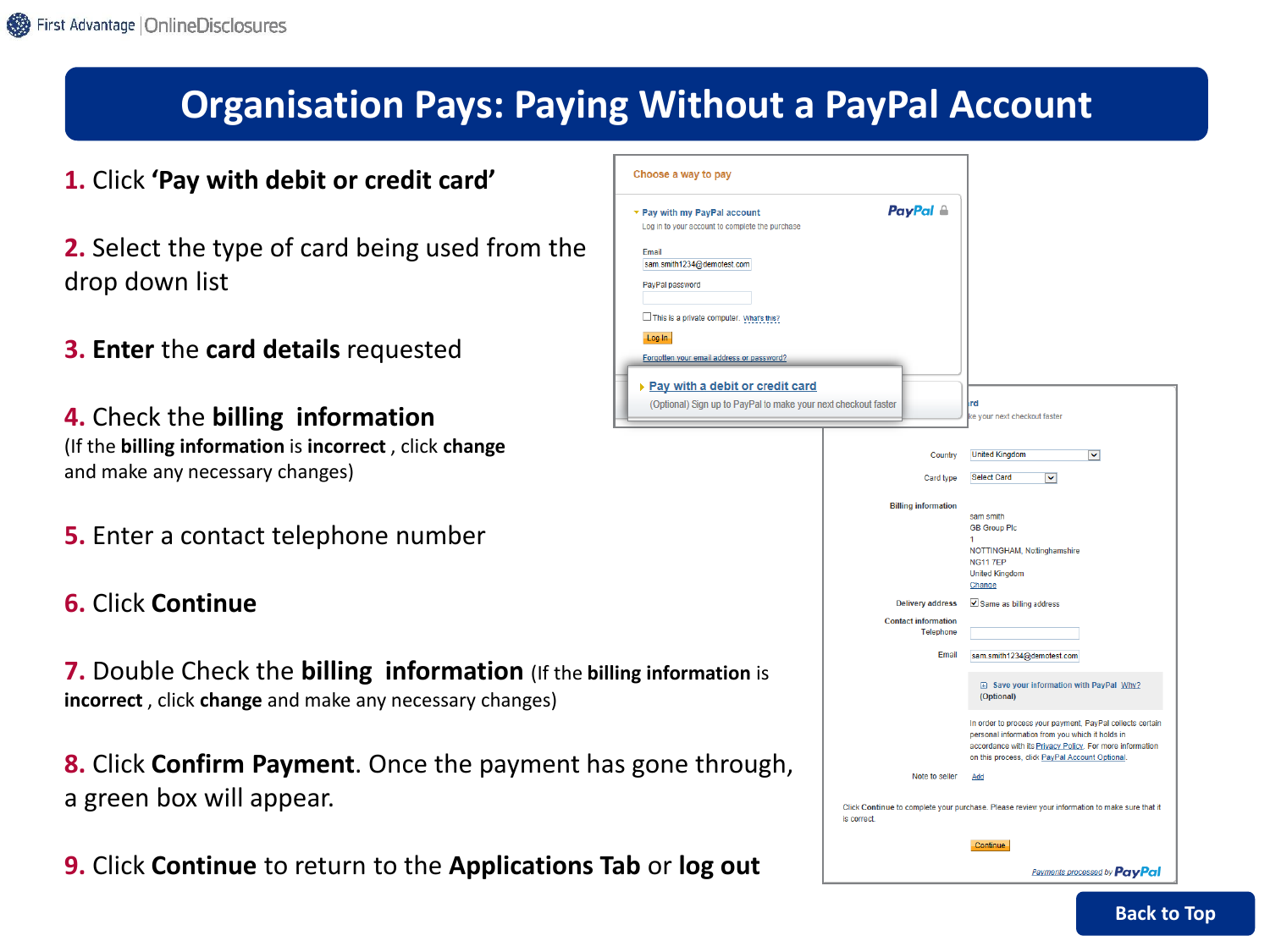### **Searching for a particular Organisation Branch (Multiple Branched Organisations Only)**

First Advantage | OnlineDisclosures

To view the details of a particular branch within your organisation you must be assigned to that specific branch or be below in the organisation structure the one you are assigned to.

- **1.** Click the **Organisation** tab
- **2.** Click **Navigate organisations**
- **3.** Click the relevant Organisation branch

**4.** Click on the name of the organisation level, you wish to view

**5.** Click **View organisation** (The highlighted organisation name is the one that will open)

| <b>Applications</b>                                                                                                   | <b>Organisations</b>   |                      | Letters                           | <b>Archive</b>           |
|-----------------------------------------------------------------------------------------------------------------------|------------------------|----------------------|-----------------------------------|--------------------------|
| Search for organisation                                                                                               | Navigate organisations |                      |                                   |                          |
| <b>Navigate Organisations</b>                                                                                         |                        |                      |                                   |                          |
| Organisation level 2<br><b>Demonstration Organisation</b><br>Demonstration Organisation<br>Sub Org Demonstration Orga | Organisation level 3   | Organisation level 4 | Organisation level 5              | Organisation level 6     |
|                                                                                                                       |                        |                      | Demonstration Organisation Sub A1 | <b>View organisation</b> |

To view all of an organisations details, click on the name of the relevant organisation.

To view the quick action list, click on the menu symbol and select the required action.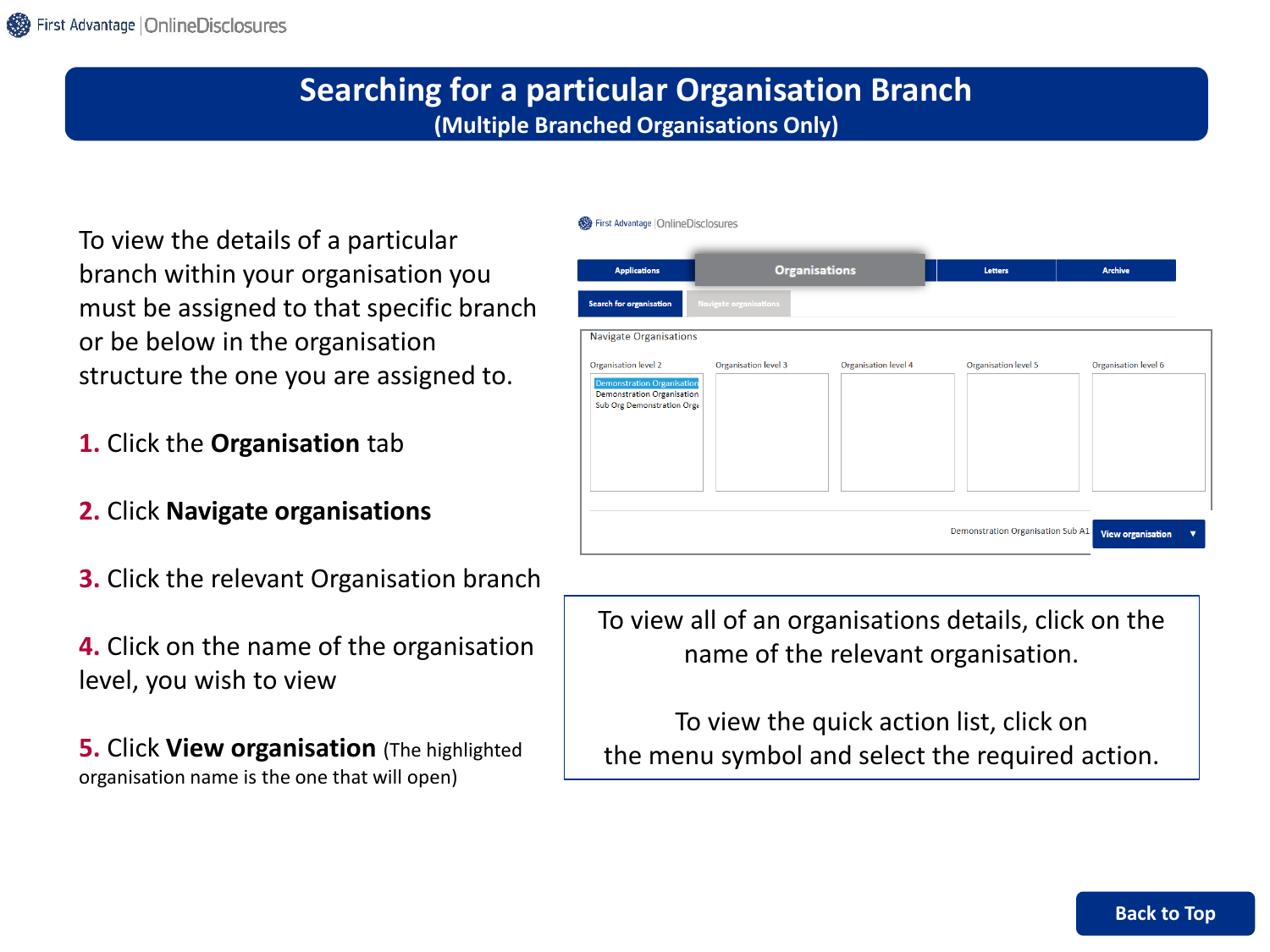### **My Home Screen**

### Every time you access Online Disclosures you will land on the Awaiting Verification tab, this screen can be seen below…

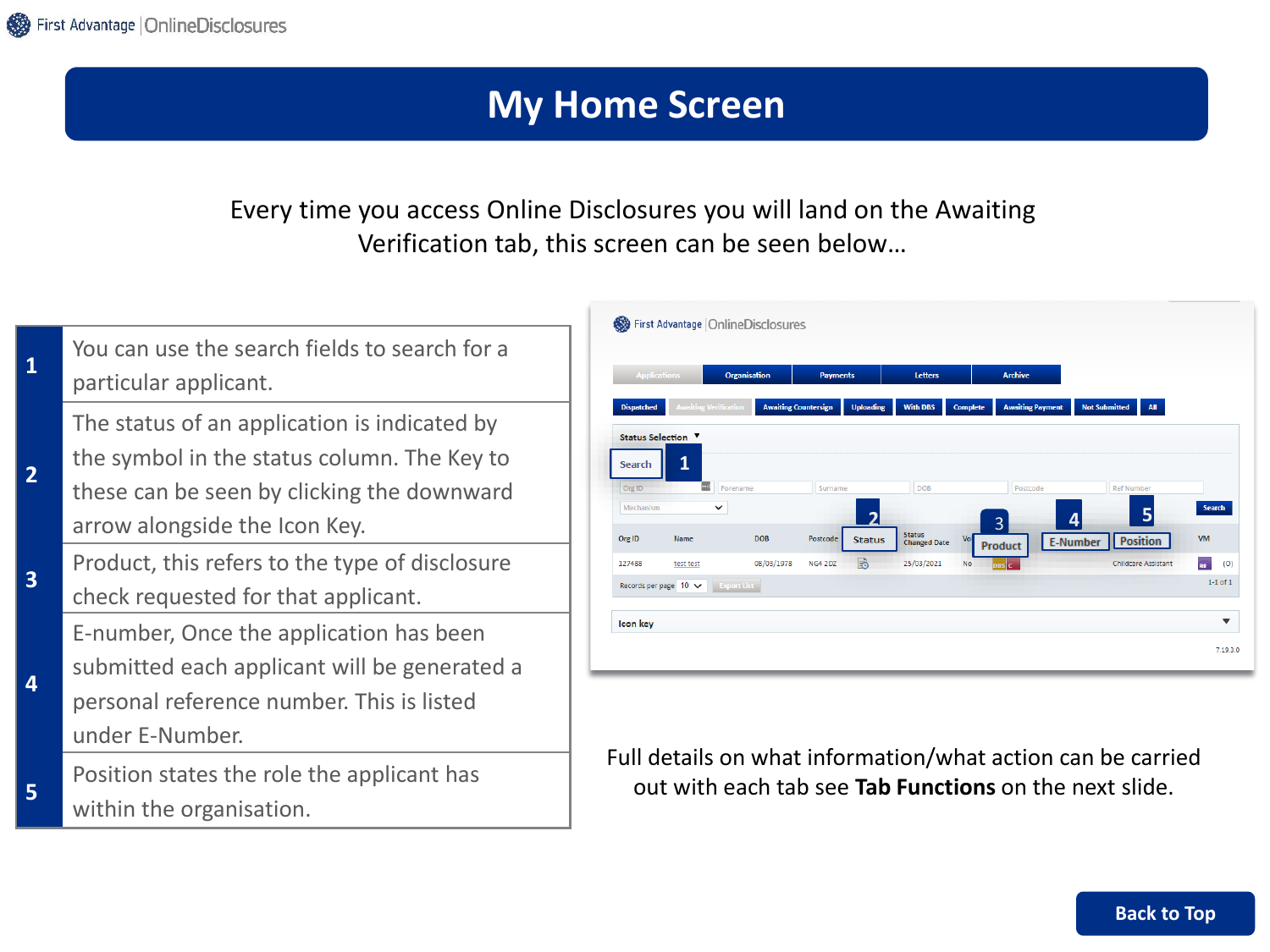## **Tab Functions**

| <b>Applications Tab</b>                                                                                                                                           |                                                                                                                                        |  |
|-------------------------------------------------------------------------------------------------------------------------------------------------------------------|----------------------------------------------------------------------------------------------------------------------------------------|--|
| All applications can be located within this tab. Use the sub-tabs to navigate between statuses or complete a search using the search fields and Status Selection. |                                                                                                                                        |  |
| <b>Awaiting Verification</b>                                                                                                                                      | The applications that have not yet been verified are listed here. Click on the Applicants name to verify their ID documents.           |  |
| <b>Awaiting Countersign</b>                                                                                                                                       | Applications which have been verified but are waiting for OnlineDisclosures to countersign them will be listed here. During            |  |
|                                                                                                                                                                   | countersigning applications are checked to ensure that there are no errors e.g. spelling or contradictions in the name or address      |  |
| <b>Uploading</b>                                                                                                                                                  | When the application has been countersigned it will be uploaded to either Disclosure Scotland or the Disclosure and Barring            |  |
|                                                                                                                                                                   | Service. The applications in the in the queue for upload will be shown here.                                                           |  |
| <b>With DBS</b>                                                                                                                                                   | Once the application has been uploaded to either the Disclosure and Barring Service, or Disclosure Scotland who will be carrying       |  |
|                                                                                                                                                                   | out the background check itself, they will be listed here.                                                                             |  |
| <b>Complete</b>                                                                                                                                                   | When the result of the disclosure check has come back from either the Disclosure Scotland or the Disclosure and Barring Service        |  |
|                                                                                                                                                                   | they are considered as complete and will be listed here.                                                                               |  |
| <b>Awaiting Payment</b>                                                                                                                                           | Applications which have not been paid for yet, either by the applicant or the organisation will be listed here. If the Organisation is |  |
|                                                                                                                                                                   | to pay, then either the Verifier or Disclosure Manager can sign in and select the applications they wish to make a payment for.        |  |
| <b>Not Submitted</b>                                                                                                                                              | This will show applications that have not been fully completed by the applicant.                                                       |  |
|                                                                                                                                                                   | <b>Organisation Tab</b>                                                                                                                |  |
|                                                                                                                                                                   | Information relating to the organisation and user management can be found here.                                                        |  |
| <b>Organisation Details</b>                                                                                                                                       | The default settings for the organisation can be found here                                                                            |  |
| <b>Verifiers/Disclosure Managers</b>                                                                                                                              | All verifiers and other disclosure managers are listed here.                                                                           |  |
| <b>Organisation Actions</b>                                                                                                                                       |                                                                                                                                        |  |
| <b>Create Online Applicant</b>                                                                                                                                    | This is used to register an applicant. The system will then send an activation email to the applicant with instructions on how to      |  |
|                                                                                                                                                                   | register.                                                                                                                              |  |
|                                                                                                                                                                   | This will show the applicants that have been registered, but have not yet activated their account. From here you can re-send           |  |
| <b>Non-activated User</b>                                                                                                                                         | activation emails, if for example the applicant does not have access to the other email previously used or the y have deleted it.      |  |
| <b>Payments Tab</b>                                                                                                                                               |                                                                                                                                        |  |
| Only applications awaiting payment by the Organisation are listed here.                                                                                           |                                                                                                                                        |  |
|                                                                                                                                                                   | Payment can be made for single or multiple applications which are listed under the same Organisation Pin                               |  |